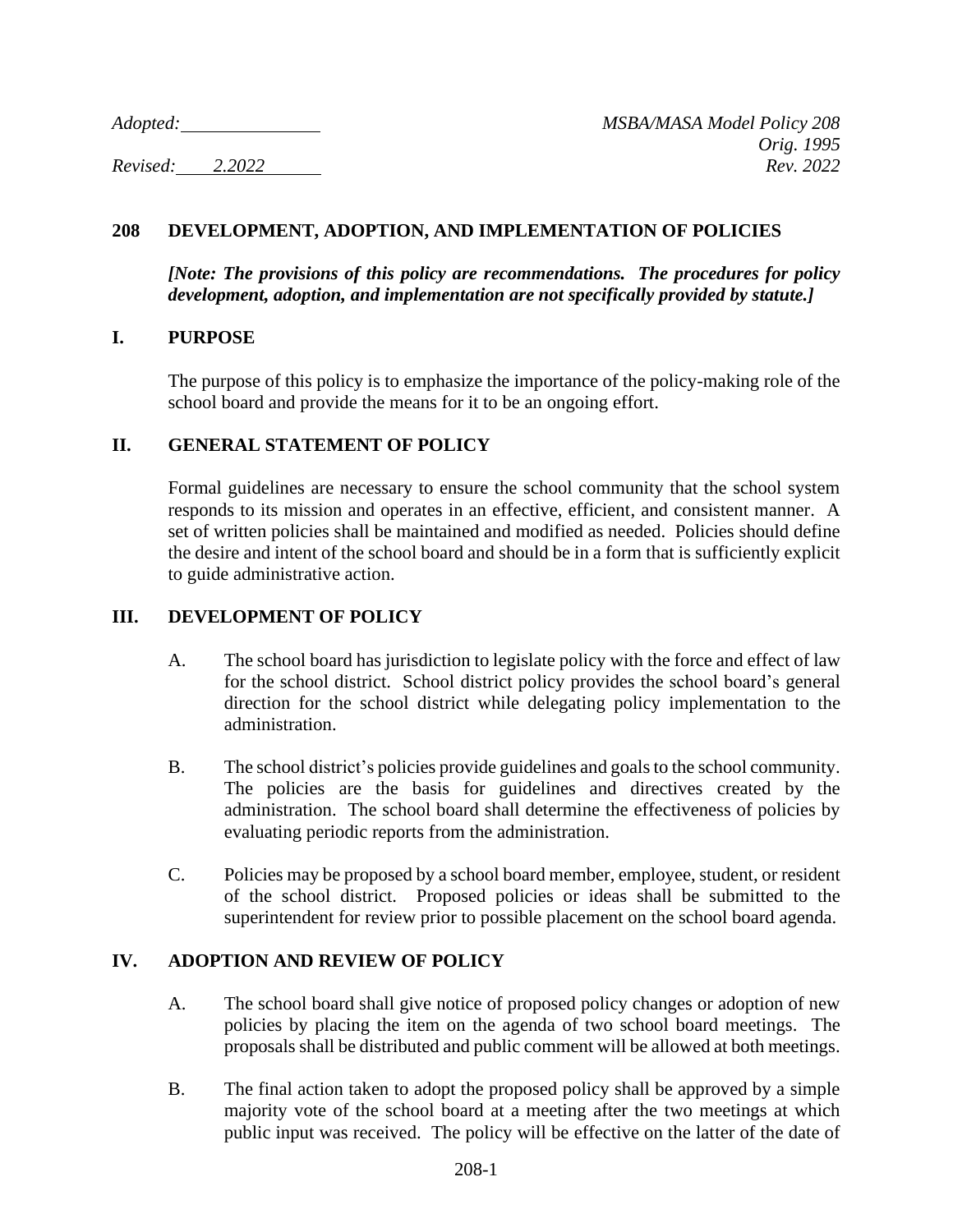passage or the date stated in the motion.

- C. In an emergency, a new or modified policy may be adopted by a majority vote of a quorum of the school board in a single meeting. A statement regarding the emergency and the need for immediate adoption of the policy shall be included in the minutes. The policy adopted in an emergency shall expire within one year following the emergency action unless the policy adoption procedure stated above is followed and the policy is reaffirmed. The school board shall have discretion to determine what constitutes an emergency.
- D. If a policy is modified with minor changes that do not affect the substance of the policy or because of a legal change over which the school board has no control, the modified policy may be approved at one meeting at the discretion of the school board.

# **V. IMPLEMENTATION OF AND ACCESS TO POLICY**

- A. The superintendent shall be responsible for implementing school board policies, other than the policies that cover how the school board will operate. The superintendent shall develop administrative guidelines and directives to provide greater specificity and consistency in the process of implementation. These guidelines and directives, including employee and student handbooks, shall be subject to annual review and approval by the school board.
- B. Each school board member shall have access to school district policies. A copy of the school district policies shall be placed in the office of each school attendance center and in the central school district office and shall be available for reference purposes to other interested persons.
- C. The superintendent, employees designated by the superintendent, and individual school board members shall be responsible for keeping the policy current.
- D. The school board shall review policies at least once every three years. The superintendent shall be responsible for developing a system of periodic review, addressing approximately one third of the policies annually. In addition, the school board shall review the following policies annually: 410 Family and Medical Leave Policy; 413 Harassment and Violence; 414 Mandated Reporting of Child Neglect or Physical or Sexual Abuse; 415 Mandated Reporting of Maltreatment of Vulnerable Adults; 506 Student Discipline; 514 Bullying Prohibition Policy; 522 Student Sex Nondiscrimination; 524 Internet Acceptable Use and Safety Policy; 616 School District System Accountability; and 806 Crisis Management Policy.
- E. When no school board policy exists to provide guidance on a matter, the superintendent is authorized to act appropriately under the circumstances keeping in mind the mission, educational philosophy, and financial condition of the school district. Under such circumstances, the superintendent shall advise the school board of the need for a policy and present a recommended policy to the school board for